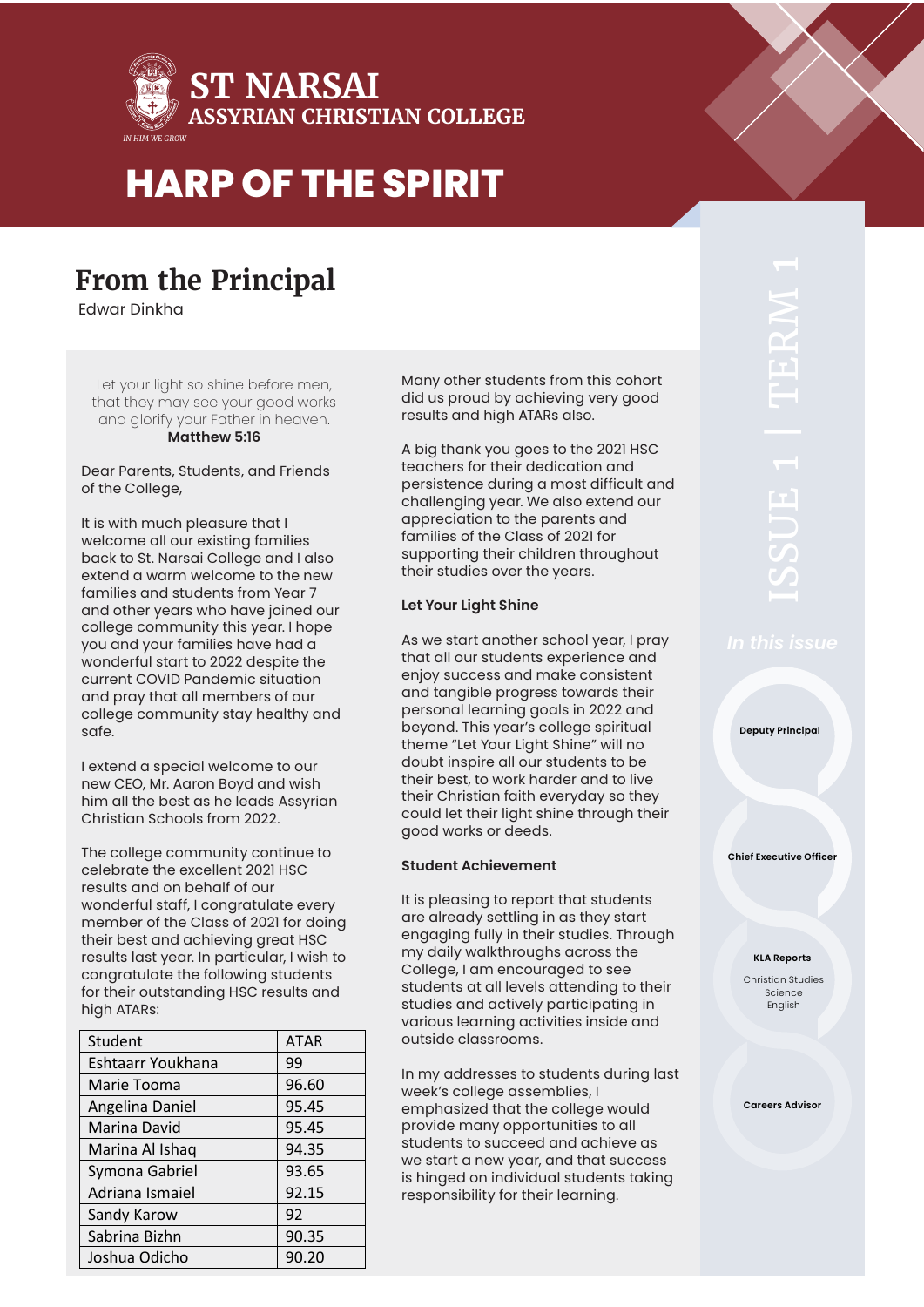I reminded students of the outstanding 2021 HSC results and high ATARs and urged every student to reflect on these achievements and consider their own personal growth journey to date, their own academic prospects and trying harder in 2022 and take personal actions accordingly.

#### **Academic Improvements**

Alongside our constant effort to support students' academic improvements, we continue to maintain a strong focus and genuine interest on students' welfare and wellbeing, because we know many students will face many and varying challenges that can overwhelm them if they are not supported.

I take this opportunity to thank youour wonderful parents for the support you continue to offer your children as they commence another school year. I again emphasize to all parents the importance of their role in supporting their children during their study time at home every day of the week, irrespective if they had set homework or not.

#### **T60**

We introduced the T50 or Top 50% initiative last year which aimed at getting students to question and reflect on their personal academic performance over the preceding year. We wanted students to feel motivated to strive for improvements and better learning outcomes and improve their placement within the T50 concept in their respective cohort.

Thanks to the efforts of our staff and cooperation of students, this has been a very successful endeavour and many students demonstrated consistent improvements in their results and placements in 2021.

To this end, this year, the benchmark has shifted to T60 or Top 60% of cohort and teachers will be guiding and supporting all students to help them make progress in their learning outcomes across as many subjects as possible.

#### **School Improvement Plan**

In 2022, the college will be working on the implementation of the second year of the College's Strategic Plan 2021-2023. A new School Improvement Plan has been completed to guide staff in implementing the mentioned priorities and will help teams across all subjects to develop their own Faculty Improvement Plans.

The Pastoral Care team will also develop their own Cohort Improvement Plans to address student welfare and wellbeing matters as part of the College's 2022 priorities.

Finally, as we start this new school year, I would like to welcome all new staff joining St. Narsai College this year in their temporary and part time capacity. I also wish to welcome back Mrs. Karim from her maternity leave.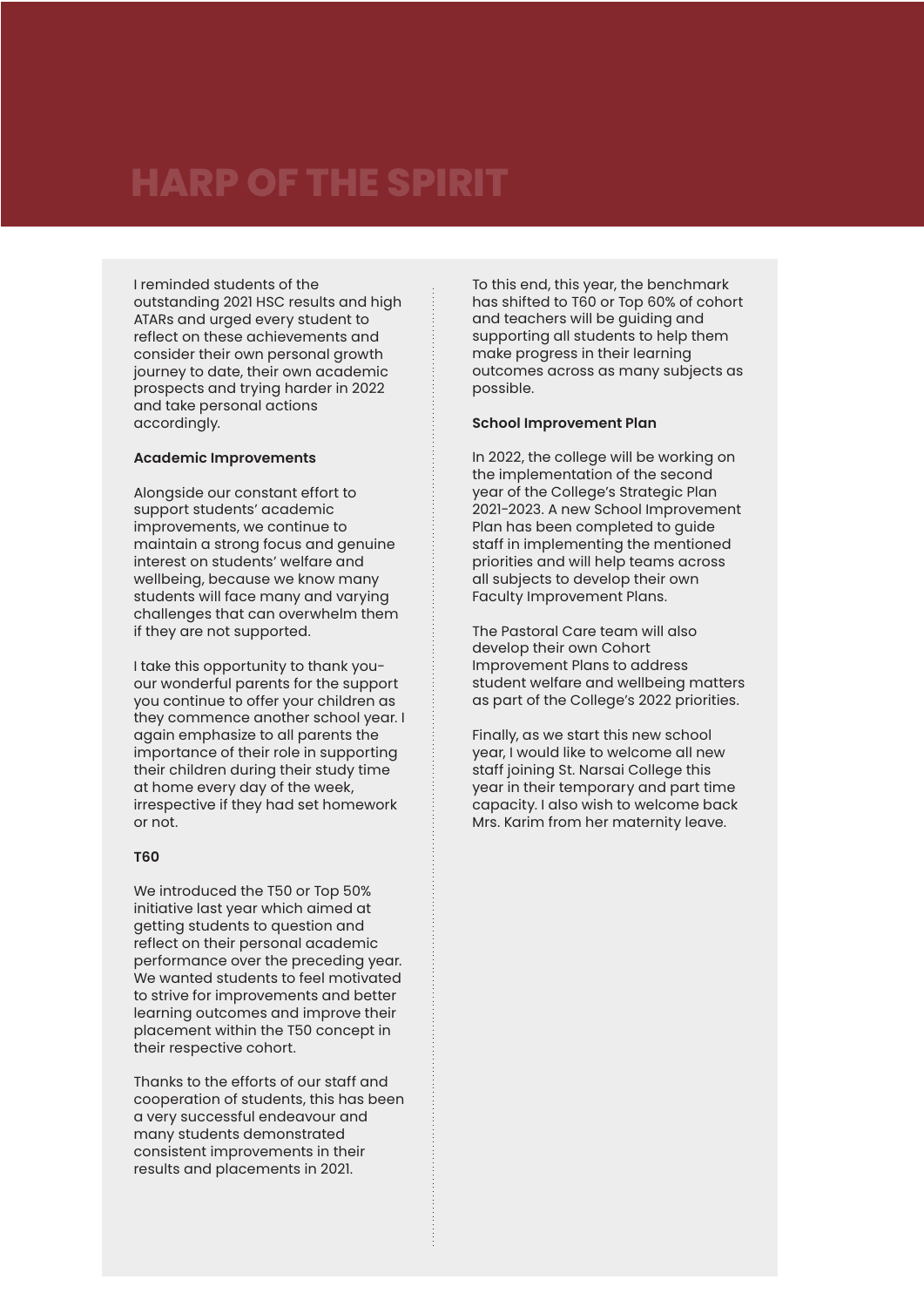### **From the Chief Executive Officer**

Aaron Boyd



#### Dear Parents

Thank you so much for your warm welcome since joining the Assyrian Christian Schools as CEO and working with both St Hurmizd and St Narsai schools. I have really noticed how both schools form part of a family that is very supportive and caring for all members of the community, and look forward to meeting more parents and getting to know how our schools can best serve the community.

### **HSC Results**

Congratulations to the graduating class of 2021. We are extremely proud of all their achievements during the difficult year. Our students showed their resilience, dedication and perseverance and put in countless hours of hard work to achieve outstanding results in their HSC.



### **College Dux | Top ATAR**

#### **Eshtaarr Youkhana with an ATAR of 99.00**

Eshtaarr received a Band 6 in the following:

- Chemistry
- Mathematics Extension 2
- Physics
- Mathematics Advanced (Accelerated 2020)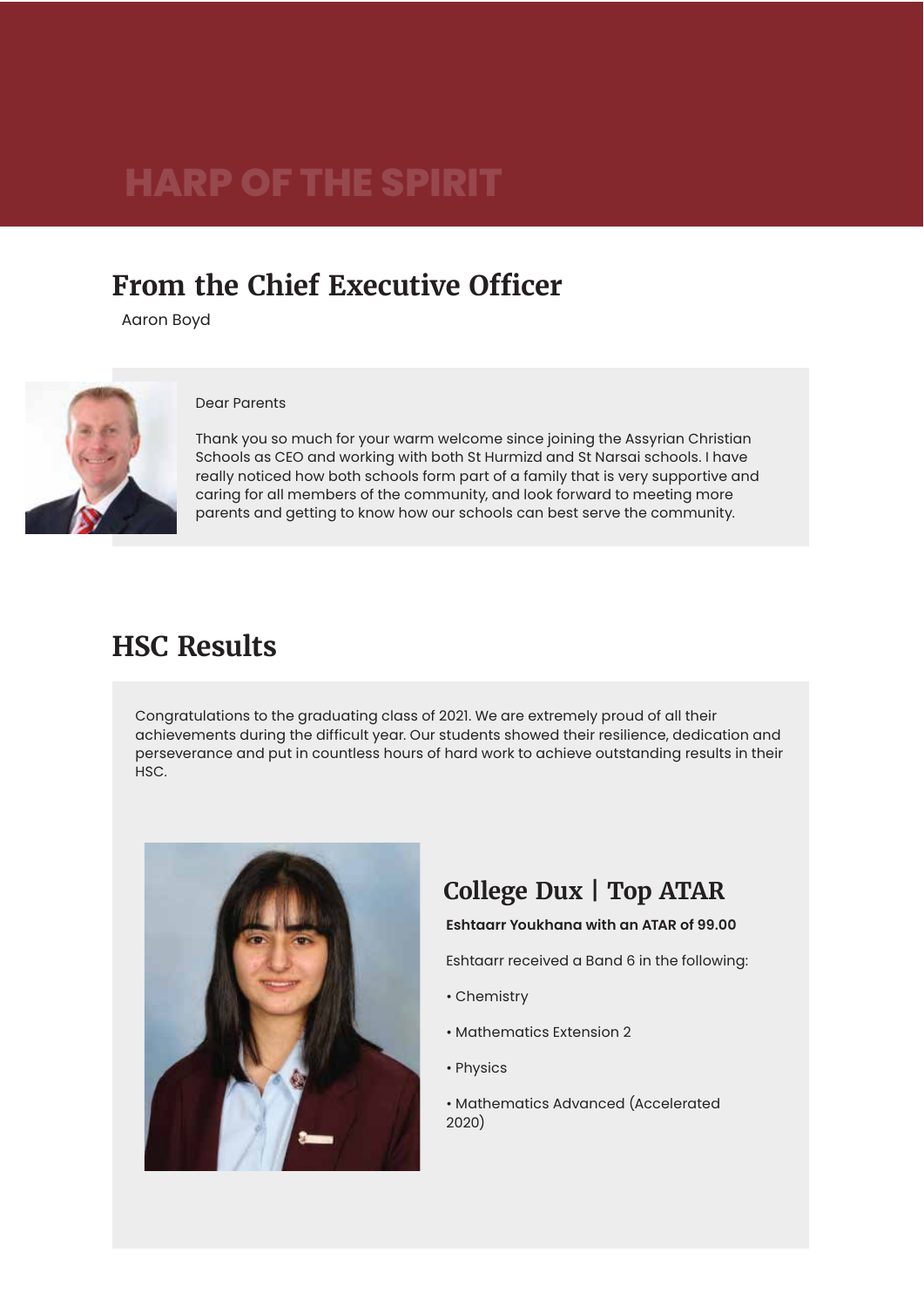Our students achieved some great ATAR Results.

The following students are congratulated on achieving an ATAR above 90.



Eshtaarr Youkhana **99.00**



Symona Gabriel **93.65**







Angelina Daniel **95.45**



Sandy Karow **92.00**



Marina David **95.45**

Sabrina Bizhn **90.35**



Marina Al Ishaq **94.35**



Joshua Odicho **90.20**

#### **Distinguished Achievers**

20 students were in the Distinguished Achievers list, receiving a mark of 90 or higher in one or more of their subjects.

| <b>Shuderd</b>    | Band & or equivalent achieved                                                                                                                       |  |
|-------------------|-----------------------------------------------------------------------------------------------------------------------------------------------------|--|
| Marina Al Ishoq   | . Biology . Community and Fornily Studies . Personal Development, Heath and Physical Education                                                      |  |
| Maryam Alqueza    | . Design and Technology . Textiles and Design*                                                                                                      |  |
| Sabring Bithn     | . Legal Studies . Society and Culture                                                                                                               |  |
| Angeling Daniel   | - Community and Family Studies - Personal Development, Health and Physical Education - Seciety and Culture                                          |  |
| Marina David      | . Business Studies . Community and Family Studies. Personal Development, Health and Physical Education<br>· Mathematics Advanced (Accelerated 2020) |  |
| Symong Gabriel    | + Ancient History + Personal Development, Health and Physical Education + Mathematics Advanced (Accelerated 2020)                                   |  |
| Mariam Isaac      | . Community and Family Studies . Society and Culture.                                                                                               |  |
| Nenb Isage        | . Community and Family Studies . Society and Culture.                                                                                               |  |
| Adriana ismalel   | . Business Studies . Community and Family Studies . Personal Development, Health and Physical Education                                             |  |
| Sandy Karow       | - Personal Development, Health and Physical Education - Society and Culture                                                                         |  |
| Natalie Khoshaba  | · Society and Culture                                                                                                                               |  |
| Mariam Malko      | - Society and Culture - With a Distinction for her Personal Interest Project.                                                                       |  |
| Mario Nazar       | · Mathematics Advanced Accelerated                                                                                                                  |  |
| Anthony Ochana    | - Mathematics Advanced - Mathematics Extension I (Accelerated)                                                                                      |  |
| Joshua Odicho     | · Mathematics Extension 2 · Methematics Advanced (Accelerated 2020)                                                                                 |  |
| <b>Rito Roal</b>  | . Society and Culture                                                                                                                               |  |
| James Shernoon    | · tegal Studies                                                                                                                                     |  |
| Marie Tooma       | - Ancient History - Business Studies - Legal Studies - Personal Development, Health and Physical Education                                          |  |
| Norg William      | + Music 1 . Scolety and Culture                                                                                                                     |  |
| Eshtgarr Youkhang | - Chemistry - Mathematics Exension 2 - Physics - Mathematics Advanced (Accelerated 2020)                                                            |  |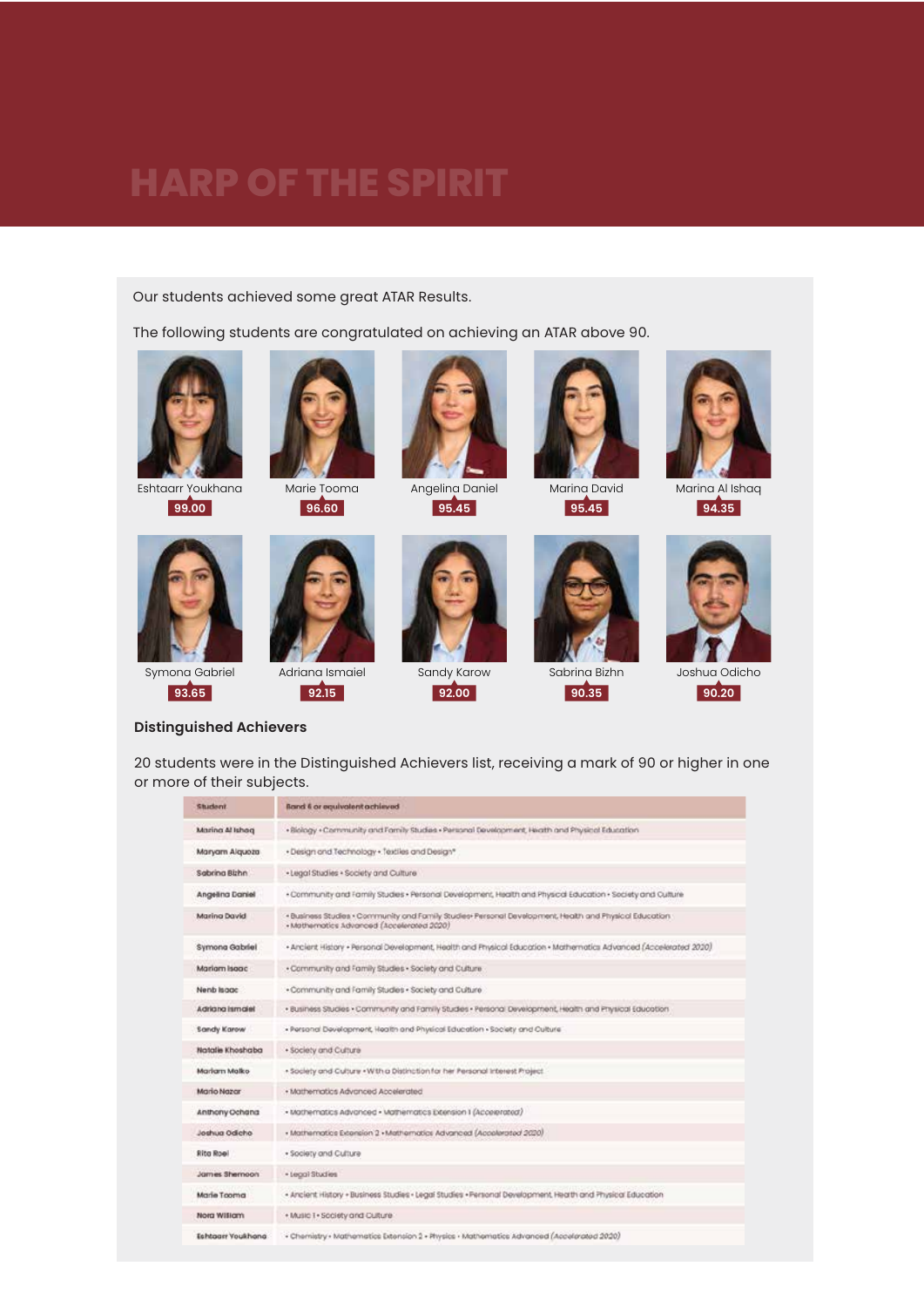### **From the Deputy Principal (Pastoral Care)**

Mary Ismail

Dear Parents/Carers and Students

Welcome back to the start of the 2022 school year and a special welcome to all the new families who have joined the St Narsai Assyrian Christian College Community for the first time. I hope everyone enjoyed a relaxing and safe holiday and they are now ready for the challenges and opportunities on offer this year.

I would like to thank the parents who have ensured that their sons and daughters have returned to school in a positive manner with materials for their classes and in the correct uniform. A settled start is important in establishing habits that bring continuity for the year ahead, thus the time and preparation from parents to establish routine is very appreciative.

#### **Communication**

The College regularly communicates with parents/carers via emails and SMS. It is extremely important that you ensure your details are up to date in our system so that you do not miss important information and to ensure the College is able to contact relevant family members when required.

If any of your details have changed, or you are unsure of the details we have, please call the College on 88181300 or email info@stnarsai.nsw.edu.au with the new details and include the name of your child/children. Details include: phone numbers, email address, home address, the names of contacts, emergency contacts and medical needs.

#### **Mandatory wearing of face masks on public transport**

St Narsai Assyrian Christian College is working closely with the AIS NSW (Association of Independent Schools NSW), NSW Health and other relevant agencies to ensure our school continues to operate in the safest ways possible within the COVID-19 environment for all our staff, students, families and our college community.

As previously mentioned in the Covid Safe Return to School letter to parents dated 26th January 2022 wearing of surgical masks indoors is required for all staff and students in Year 7 and above. We ask that every student brings their own mask with a few spare in their bag. This Public Health Order (COVID-19 Mandatory Face Coverings 2021) also includes requires students over the age of 12 to wear a mask on public transport or when in a vehicle or vessel being used to provide a public transport service. This includes when travelling to and from school and during school excursions by public transport, or by chartered/private transport services. Therefore, please provide your child with a face mask if they are travelling on buses.

#### **Other COVID News**

In accordance with advice from NSW Health, parents and carers are reminded NOT to send children to school if they are unwell, even if they have the mildest flu-like symptoms. Please refer to the letter, sent via email and text on the 4th of February for the Management of

COVID-positive cases at St Narsai College for more information.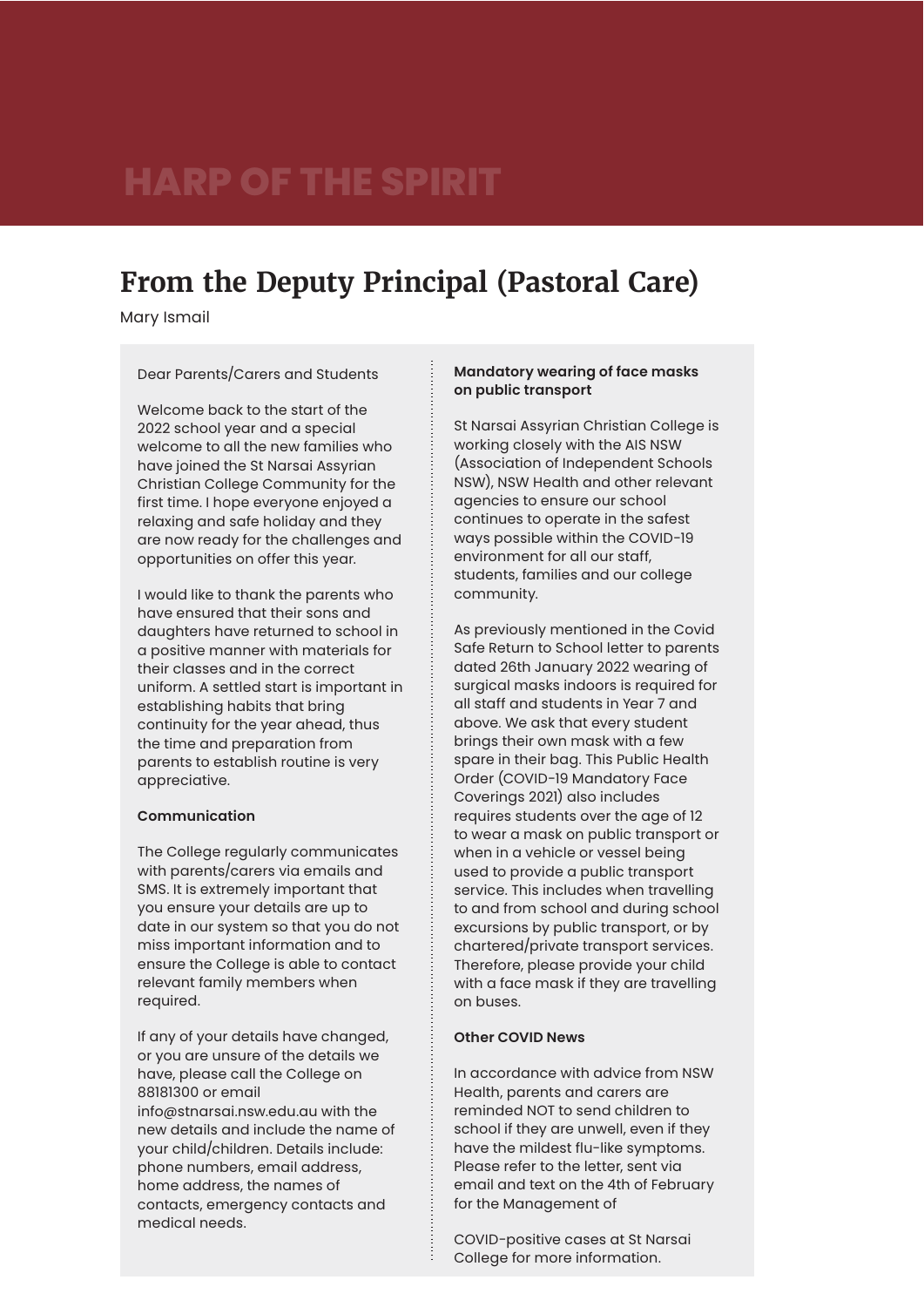#### **Public Buses**

Every morning, there are 5 public buses that leave Prariewood Tway strictly for St Narsai College students. We ask that all parents drop their children off before 7.30 and ensure they board the bus. This will ensure all students attend school on time. See the following bus timetable.

*Morning Public Bus Timetable:*

| <b>MINIMUMS MAYBE</b> |                            |                                                                                                           |
|-----------------------|----------------------------|-----------------------------------------------------------------------------------------------------------|
|                       | <b>Oeparting Bus Route</b> |                                                                                                           |
| 9113                  | 7:29                       | EX PRAIRIEWOOD T-WAY STN- via T-Way, L> The Horsley Drive, L> Horsley Rd, R> Bus Bay. Arr school 7:45     |
| 9113                  | 7.34                       | EX PRAIRIEWOOD T-WAY STN - via T-Way, L> The Horsley Drive, L> Horsley Rd, R> Bus Bay, Art school 7:50    |
| 9113                  | 7:44                       | EX PRAIRIEWOOD T-WAY STN - via T-Way, L> The Horsley Drive, L> Horsley Rd, R> Bus Bay. Art school B:00    |
| 9113                  | 7:54                       | EX PRAIRIEWOOD T-WAY STN - via T-Way, L> The Horsley Drive, L> Horsley Rd, R> Bus Bay. Arr school 8:10    |
| 9113                  | 8:04                       | EX PRAIRIEWOOD T-WAY STN - via T-Way, Li- The Horsley Drive, Li- Horsley Rd, Ri- Bus Bay. Arr school 8:20 |

#### **Opal Cards**

If you have applied for an Opal Card and have not yet received it, please contact 136725 (13 OPAL). If you have not yet applied for an opal, register now by clicking the link https://apps.transport.nsw.gov.au/sst s/#/applyNow and following the instructions. Ensure to keep a record of your application number (N or UN number).

#### **School Diary: Policies, Procedures, Communication**

It is extremely important for parents to read through their child's school diary. It holds important information regarding the College policies on uniform, mobile phones etc and is a strong link between the teachers and parents about the child.

If lost or defaced, a student must purchase another for \$15 from the College office.

Each student is to bring their diary to every lesson, every day. We ask that all parents/carers check their child's diary for communication from their teachers on a daily basis.

#### **Attendance**

At SNACC everyday counts!

Students are required to have a minimum of 95% attendance to satisfactorily fulfil the requirements of any course they are studying. Students are requested to be at school before 8:15am. Roll call begins at 8.30 every morning. Students are expected to attend and be punctual to all classes and activities. See Attendance Procedures in this week's newsletter for the actions taken by the College if attendance is a concern.

#### **School Uniform (pg. 28 of the student diary)**

Many thanks to all the parents and carers who have ensured their child has returned to school or commenced their time at the College in perfect uniform. Refer to page 28 of your child's student diary for specific uniform expectations.

#### **Lockers and Locks**

At the start of every year students are allocated a locker in which to store their books, bag and other items. Every student must use a padlock to keep their belongings secure

- The school is not responsible for any valuables left inside the lockers. This includes mobile phones, jewellery, money, etc.

- The locker is school property and the College reserves the right to search a student's locker when there are reasonable grounds to suspect that a student has breached the College Code of conduct.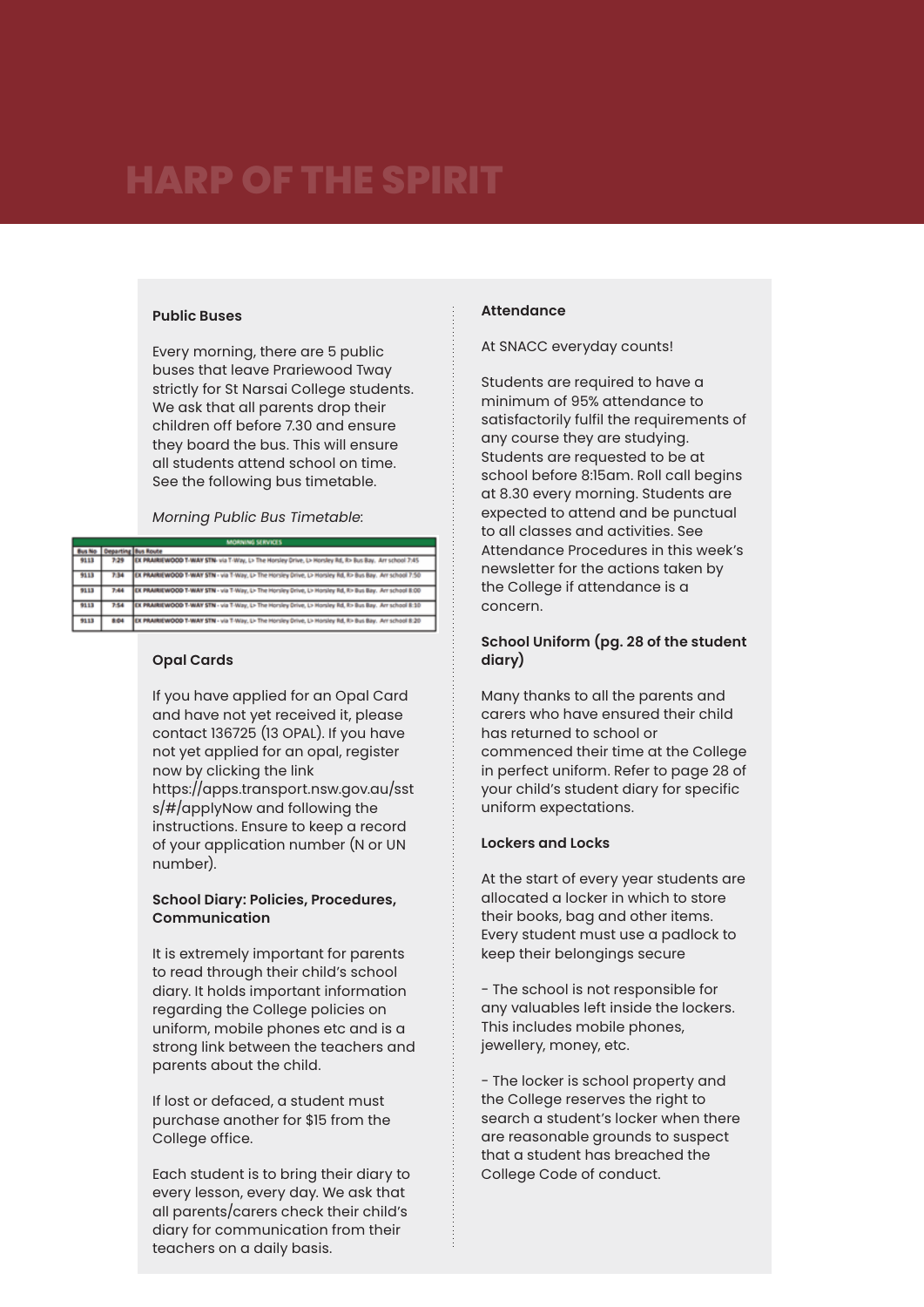#### **Mobile phones**

St Narsai has banned mobile phones from the college. Students are not to have a mobile phone on their person at any time during school hours.

Students may have the phone on them before entering school grounds and after leaving school grounds. However, during school hours, the phone is to be turned off and locked away. Anyone seen with a mobile phone, the phone will be confiscated. Please refer to page of the student diary for more information.

#### **Conditions of enrolment and Parent Code of Conduct**

A reminder to the College community, the Conditions of Enrolment to St Narsai Assyrian Christian College and the Parent Code of Conduct were updated in 2020. If you are not familiar with both of these document, they can be found futher in this newsletter under "Parent Information regarding updated policies".

#### **Final Word**

Our college is dedicated to educational excellence, encouraging students to go beyond their potential, providing them with opportunities to excel whilst catering to their well-being. We hope that you feel the welcoming presence of all in the community and that your journey with us fosters our school motto of Excellence, Christian Values and Commitment.

Thank you.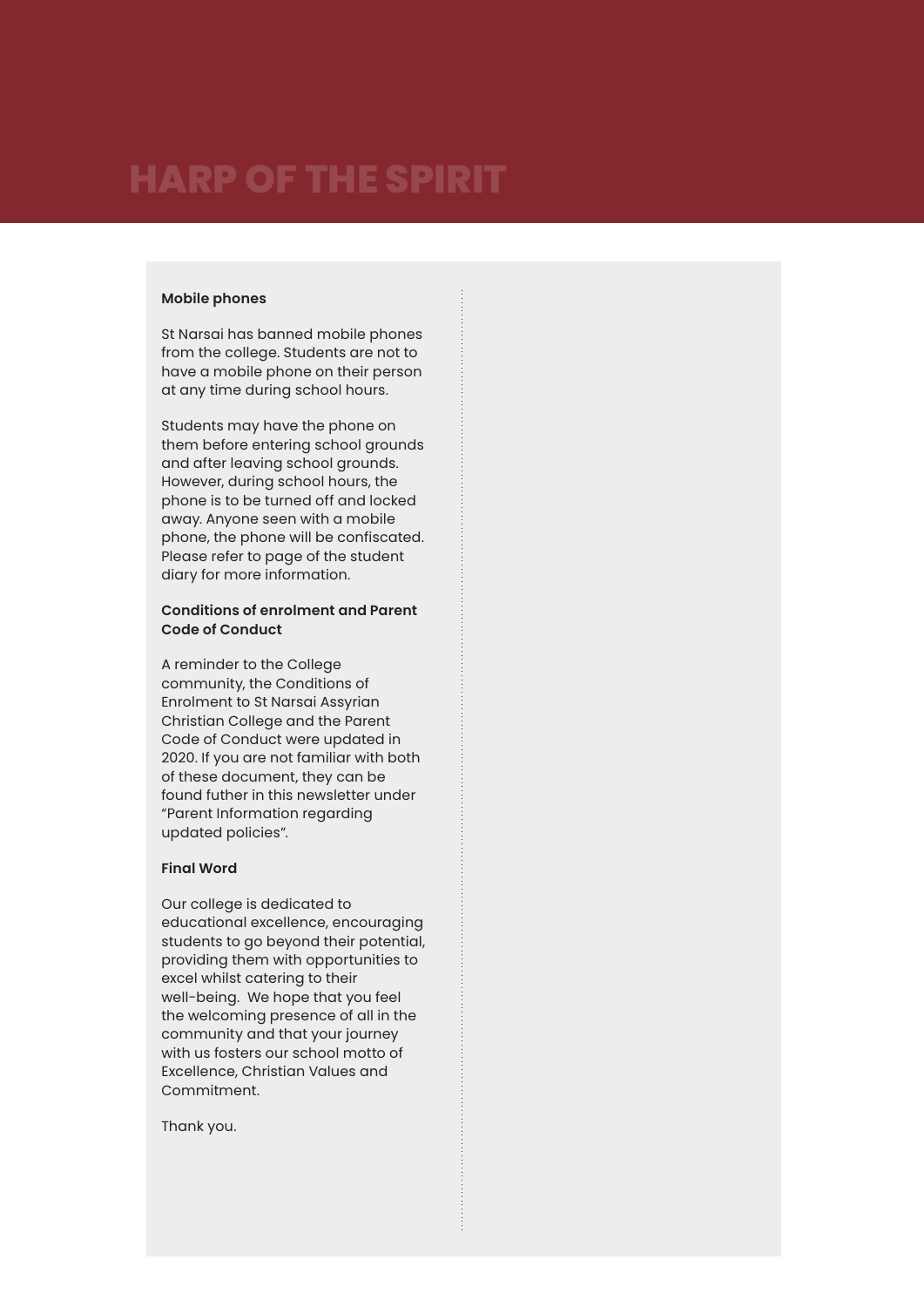### **From the Deputy Principal (Curriculum)**

Mary Khina

Dear Parents, students and friends

Welcome back to the 2022 school year. We hope that you had a restful and refreshing break.

As this school year commences, I take the opportunity to reflect on the tough year that was 2021. The St Narsai College community displayed resilience, patience, and faith. Despite the restrictions and changes placed on us by the COVID 19 pandemic, the community continued to adapt and put in effort to progress with all their learning. We are grateful to you all for your continual support.

As the 2022 school year begins, we are hopeful that this year will be better in all areas, in particular, student progress.

#### **HSC Results**

The group that showed the most resilience and commitment to their studies was the Year 12 Class of 2021. They showed that commitment to their studies will lead to desired results.

We are extremely proud that 20 of our students were in the Distinguished Achievers list, receiving a mark of 90 or higher in one or more of the courses studied. This gave us our best ever success rate with 40 Band 6 or E4 results across different subjects.

Eshtaarr Youkhana was Dux of the College with an ATAR of 99.

I take this opportunity to congratulate all the students on their achievements and wish them the best of luck with their post school destinations.

I also wish the current year 12 class the best of luck as they continue their HSC journey. Through dedication, effort and the support of the College staff and their families, they too will achieve their desired goals.

#### **NAPLAN Tests**

All Year 7 and 9 students will be sitting the 2022 NAPLAN online tests from 10th – 20th May. More details about the dates of each test will be sent to caregivers closer to the date. In preparation for these tests, students are encouraged to work on improving their literacy and numeracy skills by reading widely and using online typing tests and websites such as www.exceltestzone.com.au.

The NAPLAN site www.nap.edu.au also has details on the tests, past test papers, and demonstrations that assist students with their preparations for the tests.

Teachers in Years 7 and 9 are also assisting students with strategies in class with a literacy and numeracy focus. This includes CARS and STARS in English and Numeracy Ninja in numeracy as well as others within other classes.

The Excel books may be useful to assist students with their preparation for the tests. These are available for purchase at Newsagencies, Big W, Dymocks or other department or book stores. They are also available online at exceltestzone.com.au.



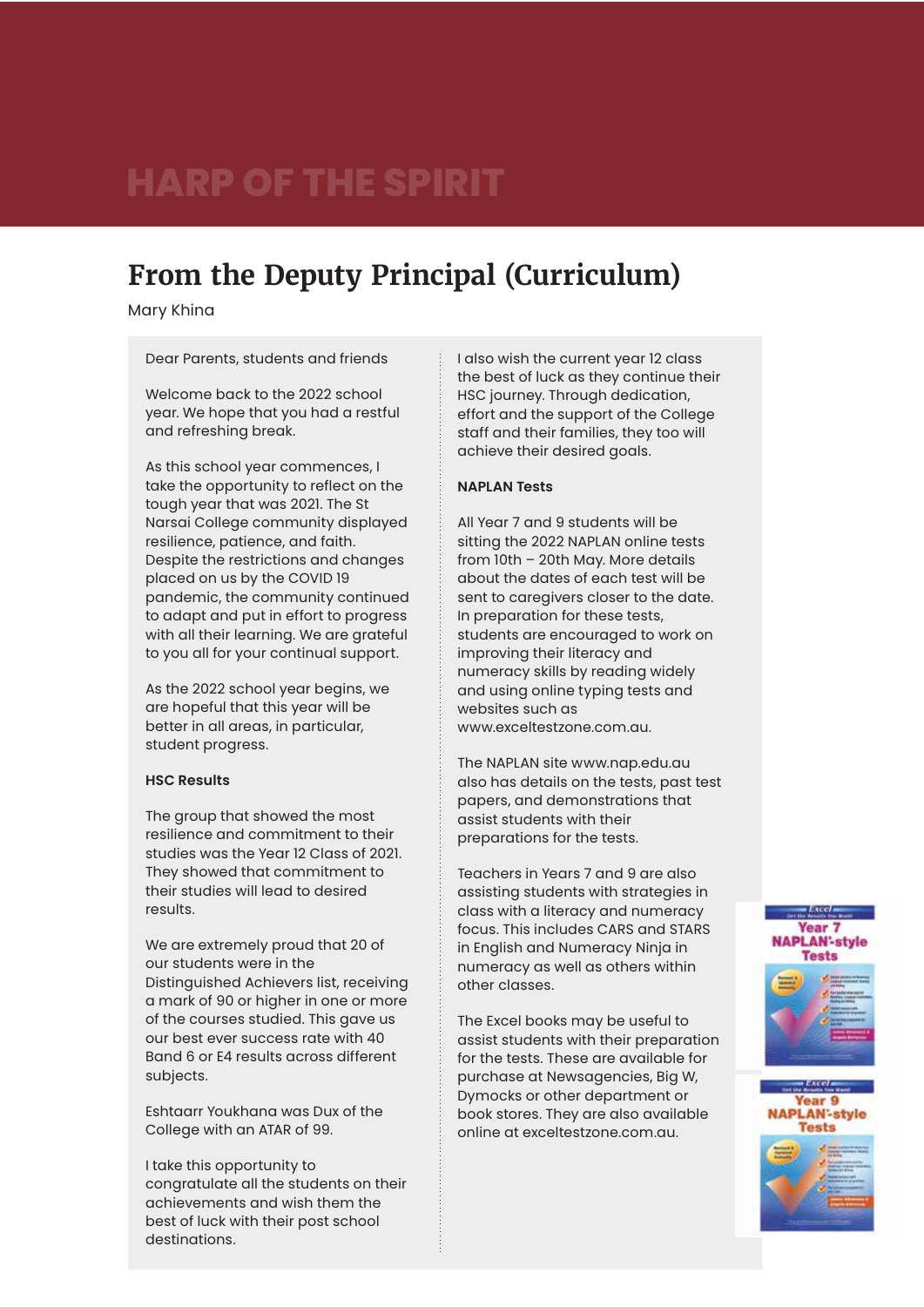#### **Learner Dispositions**

As we commence 2022, students are reminded of the expectations of an effective learner at St Narsai. Please discuss with your child how they have demonstrated these characteristics throughout their day at the College.

At SNACC, an effective learner demonstrates:

Independence – I am responsible for my learning.

- **•** I am organised and ready to learn
- I focus on the set task
- I am able to set personal goals

**•**I know what I am learning and why

**Engagement –** I am involved in my own learning.

**•** I participate in class discussions

**•** I complete all work to the best of my ability

**•** I take deliberate steps to improve my learning

**•** I am passionate and motivated to learn

**Persistence –** I always strive to achieve my best.

**•** I seek feedback and use it to improve

**•** I know that effort can lead to success

- I ask questions about my learning
- **•** I know what I need to improve

**Self-Regulation –** I take charge of my own learning

- I self-monitor my own progress
- I take risks in my learning
- I manage my time effectively
- **•** I demonstrate my understanding by applying skills in multiple contexts

**Innovation –** I embrace creativity.

- **•** I present my work in different forms
- I make proactive decisions with my learning

**•** I think of different ways of reaching a goal

**•** I am a problem solver



*classrooms reminding students of what makes an effective learner.*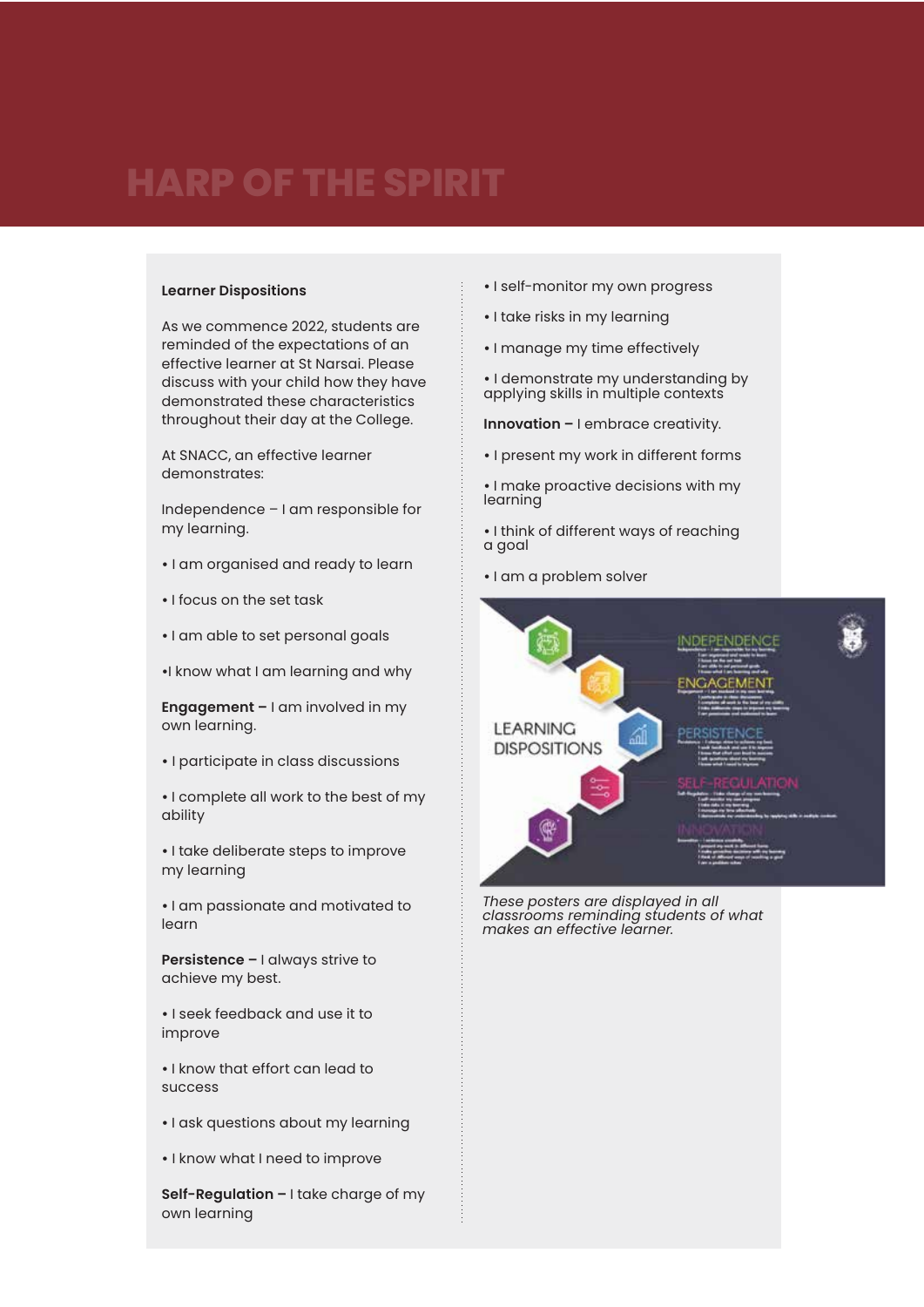#### **Student Progress**

Teachers have already begun to collect data on student learning to monitor each learner's progress and to cater for individual learning needs. Students will shortly start to receive formal assessment tasks that will contribute towards the details that are reported in their Half Yearly Reports at the end of Term 2. If you would like to discuss your child's progress so far, please contact the College office via phone or email and they will arrange an appointment for you with the relevant Year Co-ordinator or class teacher.

Students in Year 7 will be completing the Online Best Start assessment next week. This will assist the teachers in identifying student strengths and areas for focus for literacy and numeracy. Students are required to bring their earphones to use on the day of the test. There is no preparation required for the tests.

Thank you.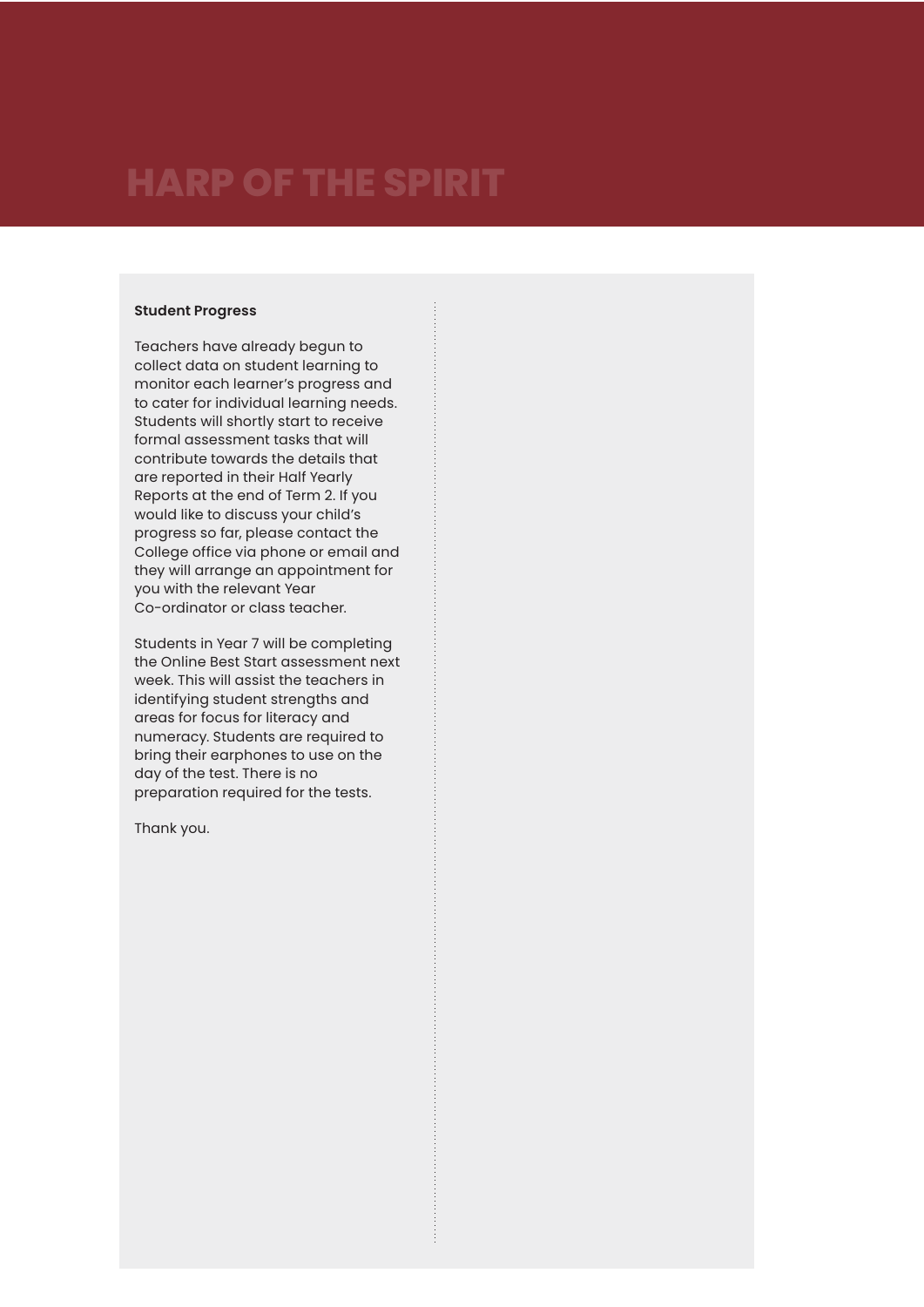### **From the Christian Studies Department**

Jessica Kako

"Your Word is a lamp to my feet and a Light to my path"

#### **Psalm 119: 105**

Dear Parents/ Guardians and Learners,

It was truly a blessing to start the year off with welcoming our learners back into the gates of the St Narsai campus, whilst also welcoming our new year 7 learners. Ready to strength their spiritual roots; aiming to grow their faith and relationship with our Lord and Saviour Jesus Christ.

#### **2022 Spiritual Theme**

As you may be aware last year, we introduced our first annual spiritual theme, 'The Year of Hope'. The purpose of this initiative was to set the spiritual direction of the school year; allowing us to build school spirit and investigate what it means for us to grow through Him. This year I would like to share with you our 2022 spiritual theme which is 'Let Your Light Shine'. The theme is inspired by Psalm 119: 105, a fitting message for our learners, where we pray that they can proclaim and showcase the Light that was gifted to them by Christ. This Light we hope, can be reflected in all areas both within the school and wider community.



#### **Rogation of the Ninevites**

With it only being week 2 of the school year, the College has already begun practising and showcasing the spiritual theme through a range of initiatives both within the school and wider community. Both staff and learners let their Light shine through the Rogation of the Ninevites which commenced on Monday. The origin of this fast is documented in the Book of Jonah (Old Testament) where it is a remembrance of God's mercy on the repentant Ninevites during the time of Jonah. The fast is a canonised fast for members of the Assyrian Church of the East and is to be fasted for three days (Monday, Tuesday and Wednesday).

During these three days the College partook in various initiatives which included:

• A video by the College Chaplain Rev. Father Shamuel was presented to learners during roll call discussing the importance of the fast.

• Rev. Father Shamuel as well as the Student Leadership Team (SLT) went around to classes providing learnersnwith bisma.

• The College had a three-day recess prayer service in the prayer room to commemorate the fast.

• The SLT represented the College at St Hurmizd Cathedral to commemorate the end the Rogation.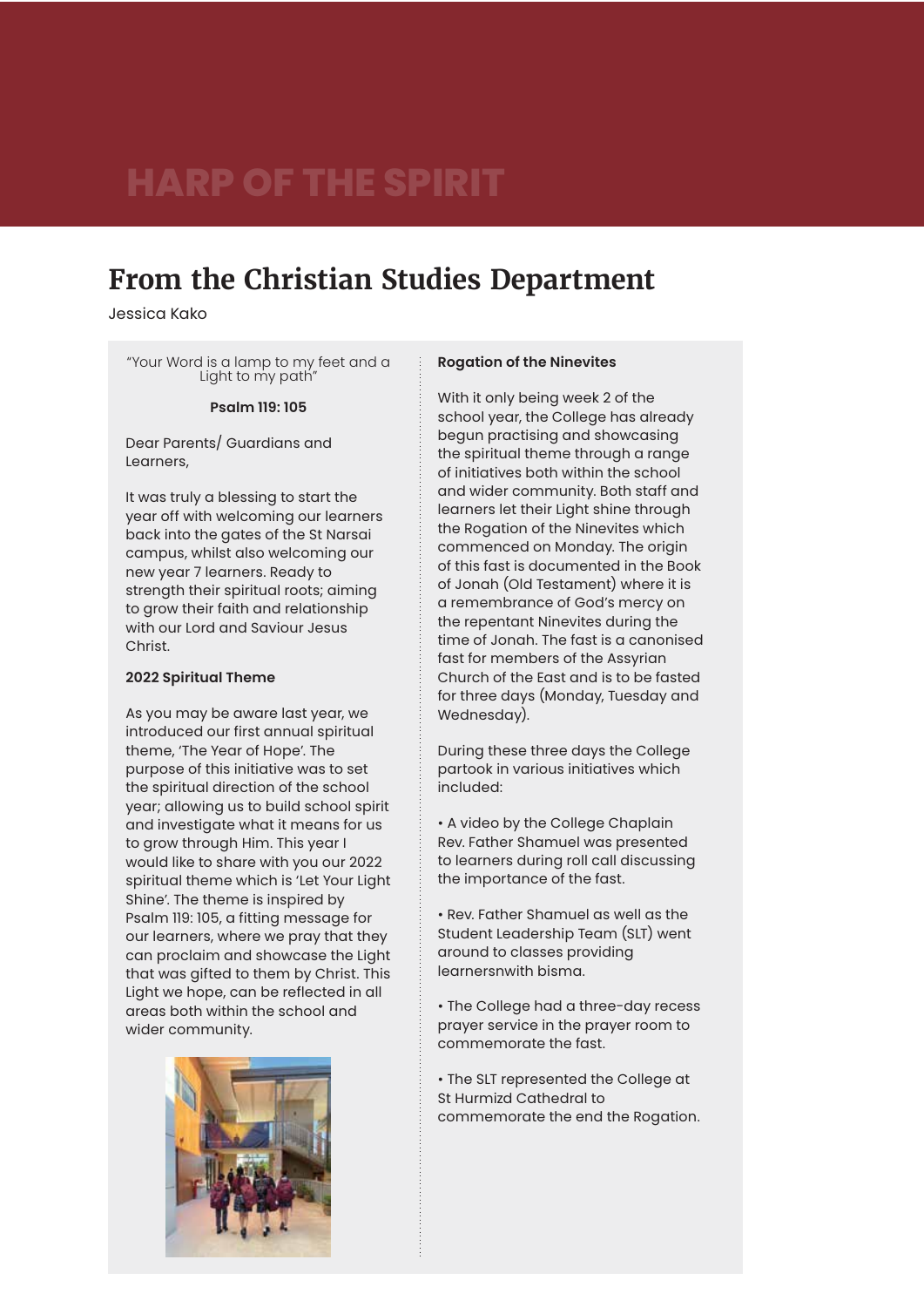





#### **Upcoming Events**

Please make note of the following events St Narsai learners will be partaking in through term 1. We pray that through these events our learners will not only grow in faith but allow their spiritual Light to shine for all to see.

| Week           | Date           | Event                                                                     |
|----------------|----------------|---------------------------------------------------------------------------|
|                |                | Morning Roll Call prayer service with Rev. Father Shamuel for year 11     |
|                | Monday 14/2    | and 12 learners. This prayer service will take place every Monday         |
| 3              |                | morning.                                                                  |
|                | Wednesday 16/2 | Welcoming Year 7 and their families with an evening Liturgical Service    |
|                |                | at St Hurmizd Cathedral.                                                  |
| $\overline{4}$ | Thursday 24/2  | Whole School Liturgical Service (Raza Qadisha) to take place period 1.    |
|                |                | With the start of the Great Fast on Sunday 27/2 every Monday there        |
| 5              | Monday 28/2    | will be spiritual readings through the PA system to commemorate the       |
|                |                | Great Fast.                                                               |
| 6              | Wednesday 9/3  | Year 7 Spiritual Day.                                                     |
| 8              | Wednesday 23/3 | Middle of the Great Fast (Paloo) tradition to take place during roll call |
|                |                | as well as a prayer service.                                              |
| 10             | Wednesday 6/4  | End of term Whole School Liturgical Service (Raza Qadisha) to take        |
|                |                | place period 1.                                                           |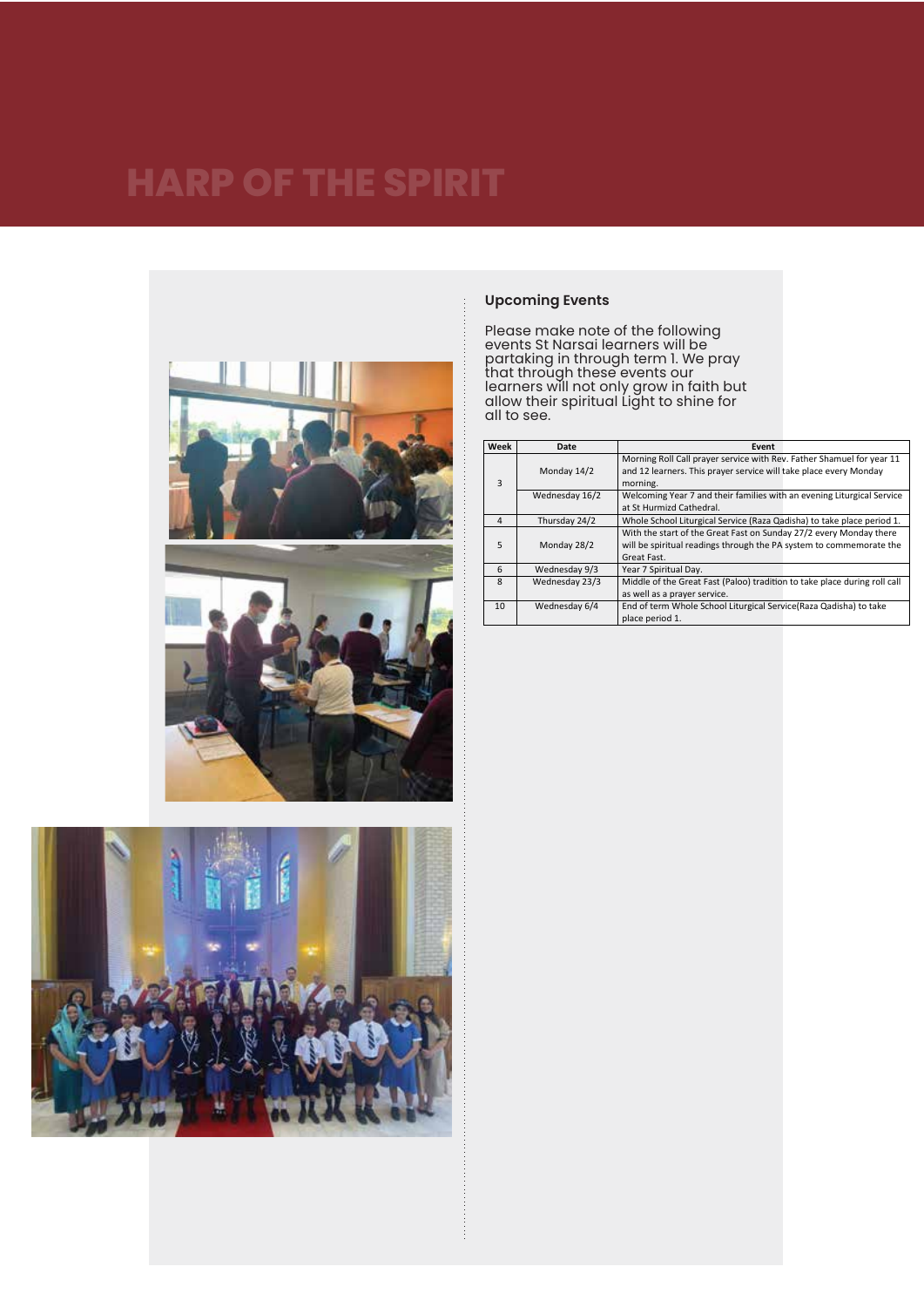### **From the Science Department**

Ornilla Shamon

Dear parents/guardians,

Welcome to the 2022 school year. The Science department is raring to go and looking forward to the amazing teaching and learning that will take place throughout the year. We started the year with the great news of the success of our year 12 students in the HSC. We congratulate all the science students who went above and beyond to achieve wonderful results. In particular, Eshtaarr Youkhana, who achieved band 6 in both Physics and Chemistry, and Marina Al Ishaq for receiving a band 6 in Biology.

We welcome our new Year 7 students to St Narsai! They have started the year on a positive note, learning about Science, its branches and applications, while enjoying some practicals such as investigating the Bunsen Burner. Teachers will concentrate on up-skilling students in their working scientifically skills in preparation for their first assessment task – a practical investigation. We wish our new students a wonderful year and pray they adjust seamlessly to life as a secondary student.

Year 8 Science has started their year with a unit titled Nature's factories. Students will be exposed to the workings of the human body, from the cell all the way to the organ. Year 9 students have started by engaging in a unit of Chemistry and the use of chemicals in the production of new materials. While year 10 are learning about the basics of life – DNA.

Year 11 students are officially seniors; with their new blue shirts they look very mature and ready to tackle the Sciences head on. We are excited about the motivation they have been displaying but remind them that the stage 6 Science courses can be challenging, and effort needs to be put in at home in order to keep up and meet the course outcomes. This also applies for our current Year 12 students. They are encouraged to make use of the afterschool classes provided to them to aid their understanding.

Finally, I encourage students to learn and love science by cultivating an attitude of curiosity. It is a new beginning, and they are in the hands of teachers who believe they can and will do well as we work together.

On a practical note, all Science students are required to have purchased a textbook and activity book as per the textbook list. Please ensure your son/daughter acquires the required texts as soon as possible, if they do not already.

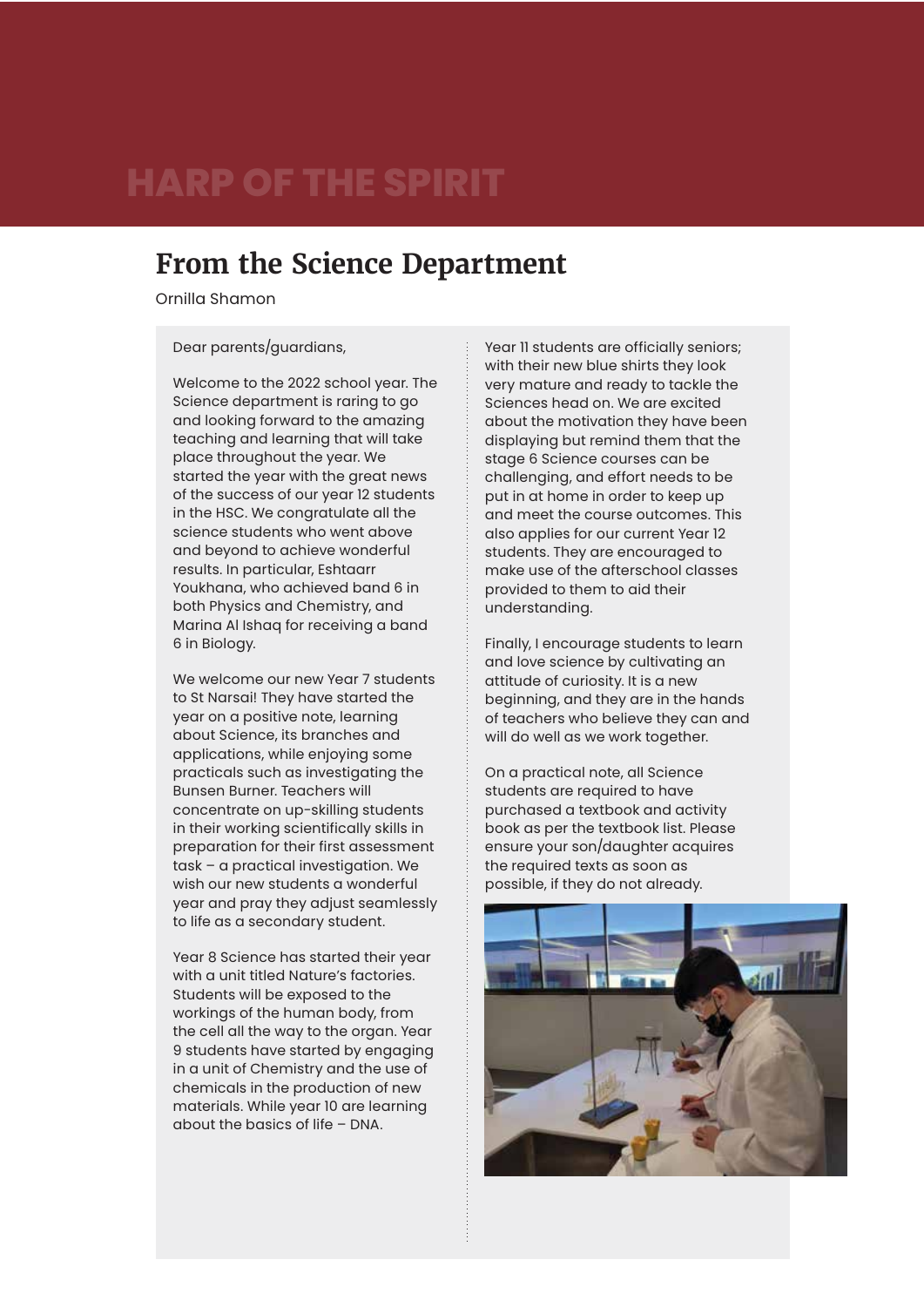Year 7 students had the opportunity to learn how to use the Bunsen burner and were introduced to scientific equipment and the uses of them.









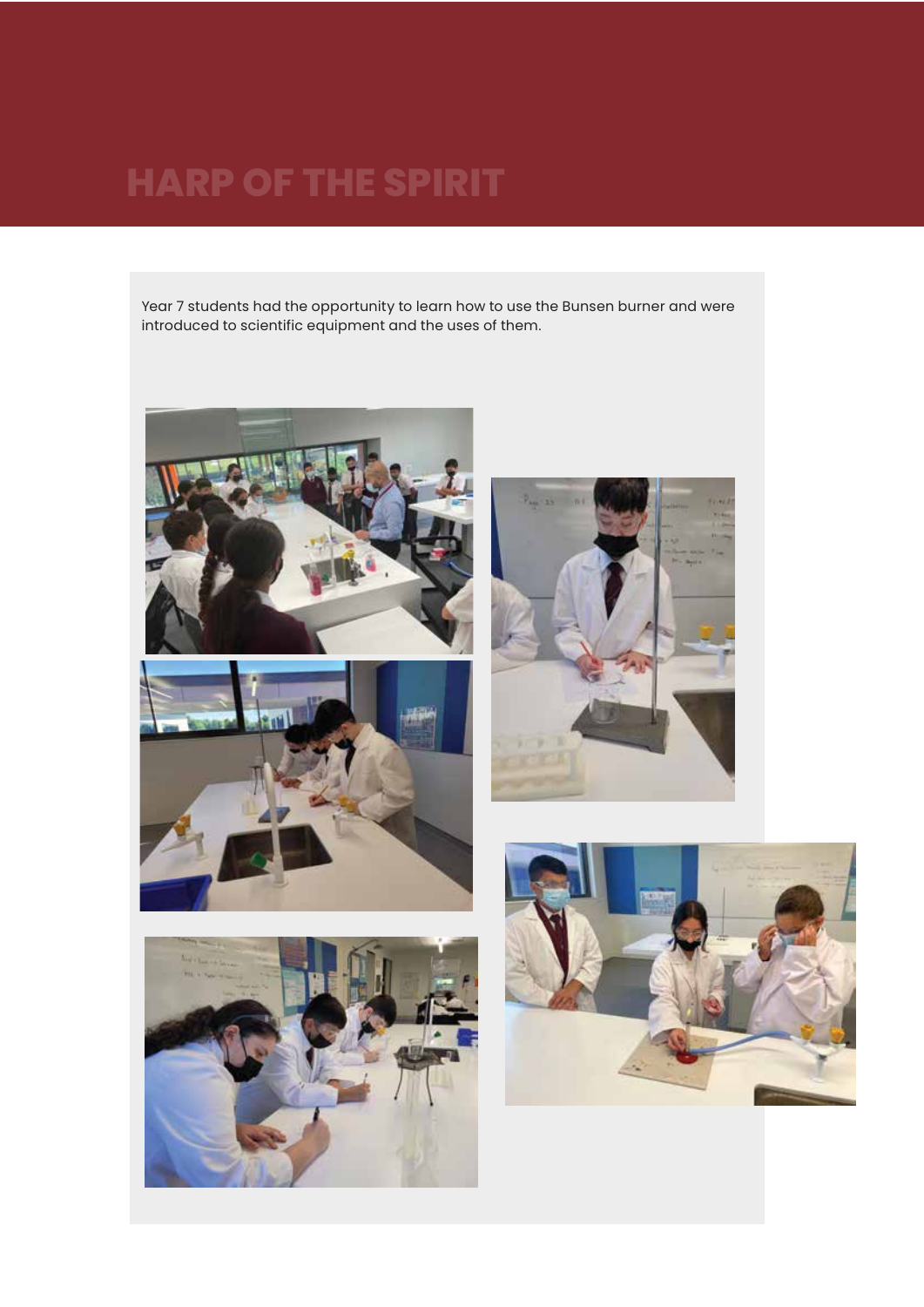### **From the English Department**

Amy Kurver

A new school year has begun, and I would like to share with you the English Faculty's vision for 2022 as we strive to help students develop personal reading and writing habits that extend beyond the classroom.

This focus will be department wide (Years 7-12) and will provide an academic foundation that will not only assist students in their studies at St Narsai, but will also help them as they prepare for life beyond the classroom.

We have a varied and exciting curriculum in English this year. Year 7 have started the term studying the novel Holes by Luis Sachar. They will be exploring the language conventions authors use to in creating settings, atmosphere, plot and characterisation.

Year 8 are diving into the world of non-fiction texts, examining they way refugees are represented in the media, developing their ability to respond empathetically and critically.

Year 9 are exploring the representation of conflict within Shakespeare's Romeo and Juliet, and will have the opportunity to demonstrate their persuasive writing skill in preparation for NAPLAN next term.

Year 10 will analyse the poetry of the famous Australian poet, Bruce Dawe, exploring how simple and every-day experiences can be beautifully and poignantly captured through poetic expression.

All Year 11 classes have stated the year with a study of how reading influences our responding and writing. After a successful first unit at the end of last year, Year 12 are continuing their HSC English courses.

We are looking forward to a year of great learning, where each student will 'let their light shine'!